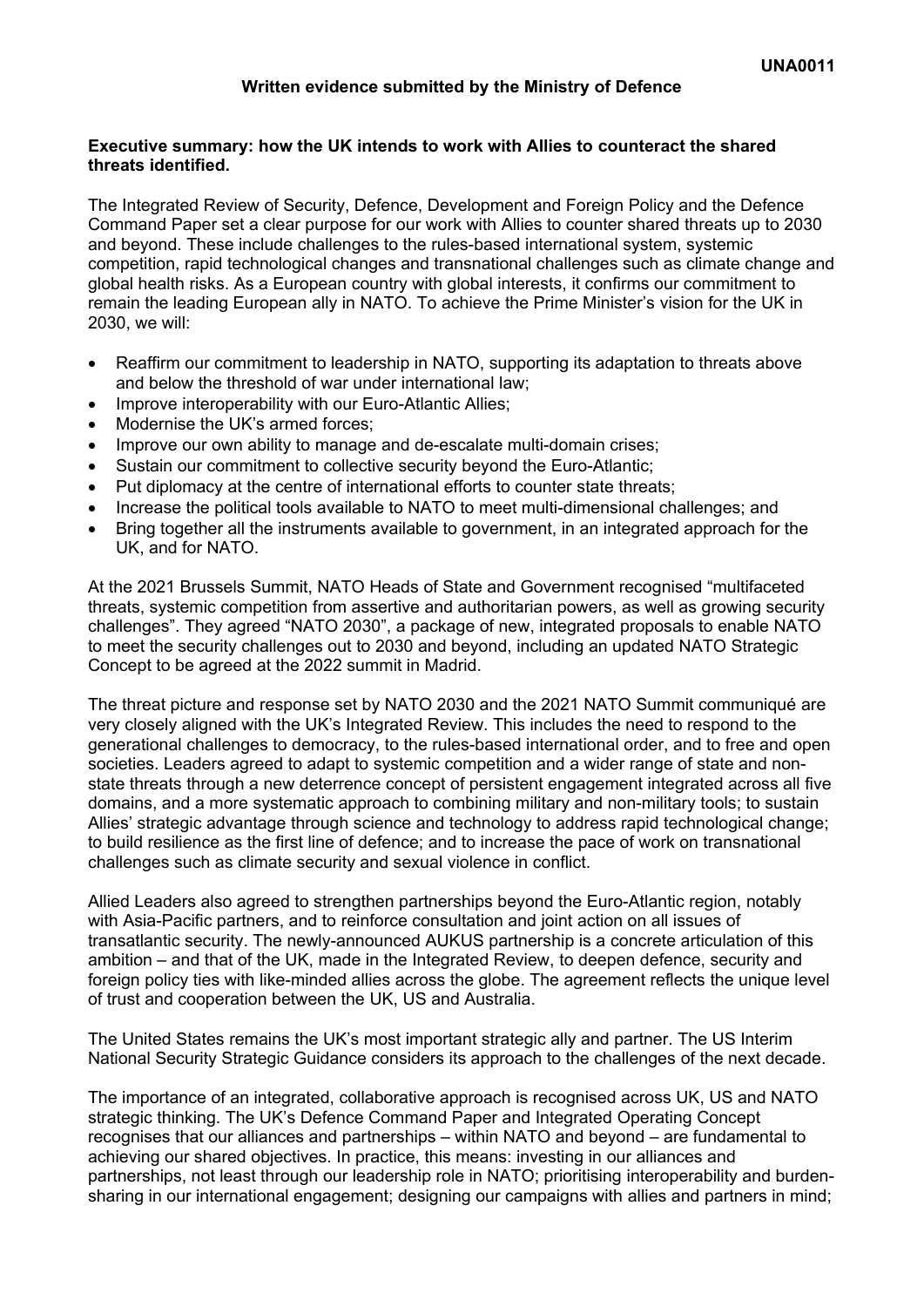investing energy in practical fora for cooperation such as the Joint Expeditionary Force and Five Power Defence Arrangements; and delivering our framework role in regional NATO initiatives such as the enhanced Forward Presence deployments. Both the UK and the US, bilaterally and as part of the broader Alliance, significantly contributed to NATO's Resolute Support Mission in Afghanistan, which for twenty years denied terrorists a safe haven from which to launch attacks, and enabled developments which improved the lives of millions of Afghans.

### **1. How far should the UK ensure its foreign policy, defence and security priorities are aligned with those of its NATO Allies, in particular the US?**

In the face of global challenges, no country can deliver its foreign and security priorities alone. So it is essential that we work together with Allies and like-minded partners facing shared threats. The United States remains the UK's most important strategic ally and partner. NATO is the foundation of collective security, and the essential forum for security consultation among Allies. Not only do we face the same threats: we also share the same determination to bolster an open and democratic rules-based international order, and recognise that we as Allies can shape the international order of the future by working together.

The UK will continue to sit at the heart of a network of like-minded countries and flexible groupings, committed to protecting human rights and upholding global norms – none more valuable to British citizens than our leading role in NATO and our relationship with the United States. The UK's leadership role at NATO, the strength of the transatlantic bond, and the collective resolve for Alliance unity provides the opportunity to influence and cohere the policies of 30 Euro-Atlantic Allies, and to engage NATO's many partners.

# **2. What benefits does the UK bring to the UK/US relationship and the NATO Alliance? What should the UK focus on providing in the near future?**

The UK provides world-class military, intelligence, diplomatic, nuclear and cyber security capabilities to NATO and Allies. We offer defence investment above NATO targets and will further increase our defence budget by over £24 billion over the next four years. Allies welcome our commitment to Euro-Atlantic security; operational contributions; our political will to deploy forces; and our thought leadership driving change alongside Allies and partners. Through the Defence Command paper, we have committed to retain full-spectrum capability, prioritise the development and integration of new technologies, and develop a "digital backbone" to enable multi-domain operations and interoperability with our allies and partners. We are one of only two NATO allies able to bring to bear nuclear, offensive cyber, precision strike weapons and fifth generation attack aircraft, and we will make significant contributions across all five domains including a new generation of warships and our highly mobile airborne and amphibious forces.

The UK/US defence partnership is the broadest, deepest and most advanced of any two nations in the world. It spans the full spectrum of defence activity, including our historic nuclear cooperation (which dates back to the Mutual Defense Agreement of 1958), intelligence collaboration, our scientific research and capability programmes, as well as the unique interoperability of our forces. This is achieved through close collaboration on force development, design and generation and from decades of training and operating together across the globe.

The UK's contribution to the relationship with the US flows from our shared values and will to act when required, our reach across all theatres including our network of overseas bases around the globe and the capabilities we can bring to bear from the nuclear to the conventional and in new domains such as cyberspace. Looking ahead and building on the substantial investment in Defence made through the Integrated Review, we will focus on deepening our unique partnership in areas such as cyberspace, space, next generation capabilities and deterrence, and work together to further strengthen the NATO alliance. The recent announcement of the AUKUS agreement is a further demonstration of the unique closeness of the UK/US relationship. This new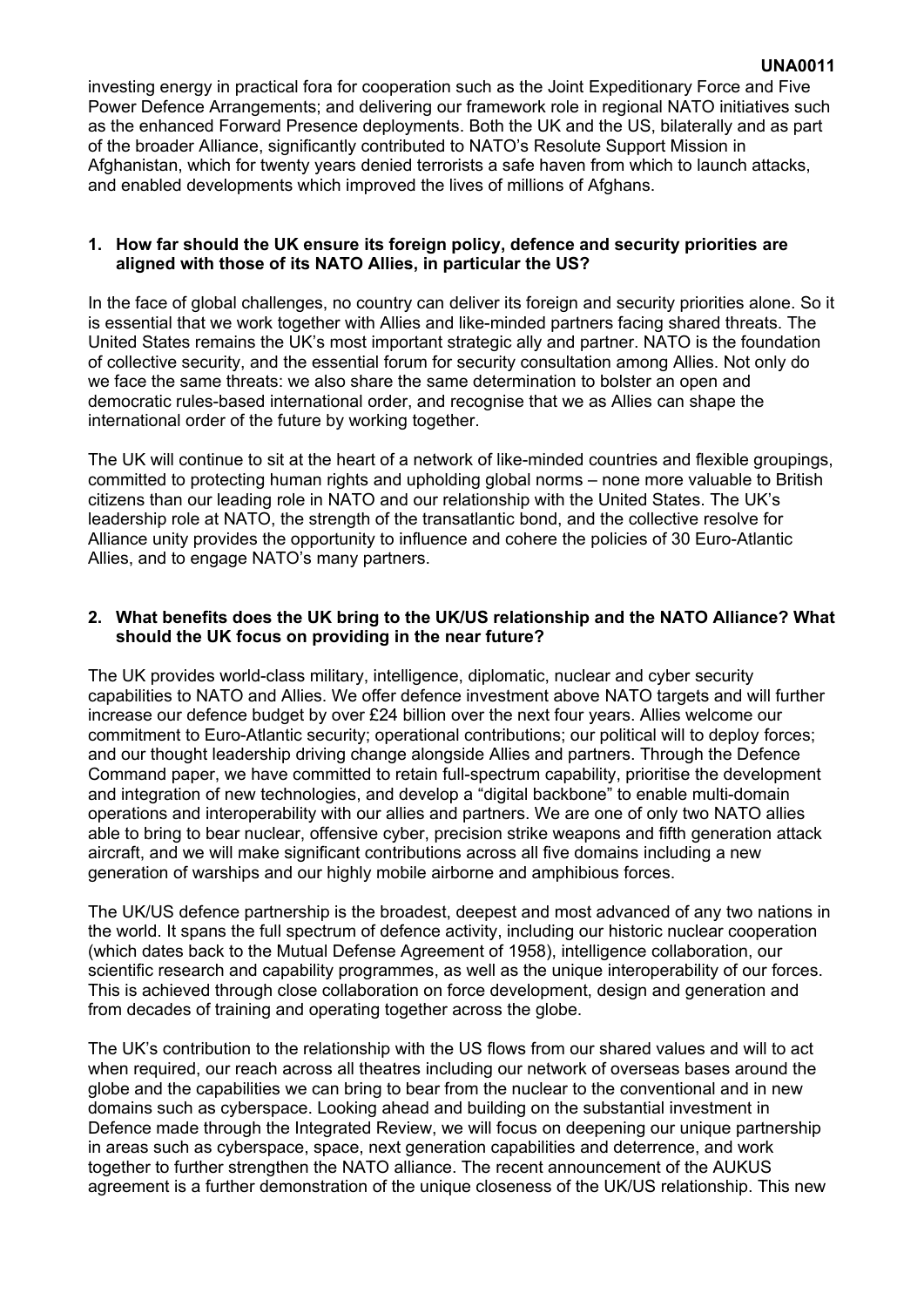agreement will bolster the commitment we made through the Integrated Review to strengthen alliances with like-minded allies and deepen our ties in the Indo-Pacific.

Within the Alliance, the UK commits a full spectrum of forces, from our nuclear deterrent to offensive cyber capabilities; makes a leading contribution to the NATO Response Force and enhanced Forward Presence; and participates in every NATO operation and mission. We also continue to serve as a nation which provides the framework for other Allies' contributions; able to connect and coordinate NATO's forces, and continue to support collective security from the Black Sea to the High North, in the Baltics, the Balkans and the Mediterranean.

### **3. What are the new US Administration's priorities for US foreign, defence and security policy? What impact will they have on the US Global Posture Review [due to be released this summer] and in turn, how could that affect UK and NATO policy and deployment decisions?**

The new US Administration's priorities for foreign, defence and security policy are set out in the [Interim](https://gbr01.safelinks.protection.outlook.com/?url=https%3A%2F%2Fwww.whitehouse.gov%2Fwp-content%2Fuploads%2F2021%2F03%2FNSC-1v2.pdf&data=04%7C01%7CSarah.Shiner100%40mod.gov.uk%7Ca57e7c8cd17a4e6998c208d958e5efc9%7Cbe7760ed5953484bae95d0a16dfa09e5%7C0%7C0%7C637638566849403348%7CUnknown%7CTWFpbGZsb3d8eyJWIjoiMC4wLjAwMDAiLCJQIjoiV2luMzIiLCJBTiI6Ik1haWwiLCJXVCI6Mn0%3D%7C1000&sdata=sZy6cLWRpBfvs34Ba3C4Xaz4MpT1w1Lu6Xw8wz6BdNk%3D&reserved=0) [National](https://gbr01.safelinks.protection.outlook.com/?url=https%3A%2F%2Fwww.whitehouse.gov%2Fwp-content%2Fuploads%2F2021%2F03%2FNSC-1v2.pdf&data=04%7C01%7CSarah.Shiner100%40mod.gov.uk%7Ca57e7c8cd17a4e6998c208d958e5efc9%7Cbe7760ed5953484bae95d0a16dfa09e5%7C0%7C0%7C637638566849403348%7CUnknown%7CTWFpbGZsb3d8eyJWIjoiMC4wLjAwMDAiLCJQIjoiV2luMzIiLCJBTiI6Ik1haWwiLCJXVCI6Mn0%3D%7C1000&sdata=sZy6cLWRpBfvs34Ba3C4Xaz4MpT1w1Lu6Xw8wz6BdNk%3D&reserved=0) [Security](https://gbr01.safelinks.protection.outlook.com/?url=https%3A%2F%2Fwww.whitehouse.gov%2Fwp-content%2Fuploads%2F2021%2F03%2FNSC-1v2.pdf&data=04%7C01%7CSarah.Shiner100%40mod.gov.uk%7Ca57e7c8cd17a4e6998c208d958e5efc9%7Cbe7760ed5953484bae95d0a16dfa09e5%7C0%7C0%7C637638566849403348%7CUnknown%7CTWFpbGZsb3d8eyJWIjoiMC4wLjAwMDAiLCJQIjoiV2luMzIiLCJBTiI6Ik1haWwiLCJXVCI6Mn0%3D%7C1000&sdata=sZy6cLWRpBfvs34Ba3C4Xaz4MpT1w1Lu6Xw8wz6BdNk%3D&reserved=0) [Strategic](https://gbr01.safelinks.protection.outlook.com/?url=https%3A%2F%2Fwww.whitehouse.gov%2Fwp-content%2Fuploads%2F2021%2F03%2FNSC-1v2.pdf&data=04%7C01%7CSarah.Shiner100%40mod.gov.uk%7Ca57e7c8cd17a4e6998c208d958e5efc9%7Cbe7760ed5953484bae95d0a16dfa09e5%7C0%7C0%7C637638566849403348%7CUnknown%7CTWFpbGZsb3d8eyJWIjoiMC4wLjAwMDAiLCJQIjoiV2luMzIiLCJBTiI6Ik1haWwiLCJXVCI6Mn0%3D%7C1000&sdata=sZy6cLWRpBfvs34Ba3C4Xaz4MpT1w1Lu6Xw8wz6BdNk%3D&reserved=0) [Guidance](https://gbr01.safelinks.protection.outlook.com/?url=https%3A%2F%2Fwww.whitehouse.gov%2Fwp-content%2Fuploads%2F2021%2F03%2FNSC-1v2.pdf&data=04%7C01%7CSarah.Shiner100%40mod.gov.uk%7Ca57e7c8cd17a4e6998c208d958e5efc9%7Cbe7760ed5953484bae95d0a16dfa09e5%7C0%7C0%7C637638566849403348%7CUnknown%7CTWFpbGZsb3d8eyJWIjoiMC4wLjAwMDAiLCJQIjoiV2luMzIiLCJBTiI6Ik1haWwiLCJXVCI6Mn0%3D%7C1000&sdata=sZy6cLWRpBfvs34Ba3C4Xaz4MpT1w1Lu6Xw8wz6BdNk%3D&reserved=0) (INSSG) that was published by the White House in March 2021. We understand that the US will publish its full National Security Strategy and National Defense Strategy in late 2022 or early 2023.

#### **4. Where do the US, UK and NATO align on their understanding of global threats and their view of how (using measures across the 'Diplomatic, Information, Military, Economic, Financial, Intelligence and Law Enforcement' spectrum and the wider spectrum of civil society) to respond?**

The IR, NATO 2030 and the INSSG respond to a shared understanding of the challenges ahead: the changing distribution of power across the globe, in particular the increasing power and assertiveness of China and the growing importance of the Indo-Pacific region to global prosperity and security. They address the return of systemic competition and the challenges facing open and democratic societies and they highlight the opportunity and threat posed by the pace of technological advance, as well as the growing impact of transnational challenges, such as climate change and global health risks.

The UK, US and other NATO allies are responding to these threats together. As the IR makes clear, for the UK this means bringing all the instruments available to Government together to achieve our objectives. It means drawing on our strengths in innovation, science and technology, our expertise on data and AI, our responsible and democratic cyber power, our integrated space policy and our plans to modernise our defence and diplomacy. Working through NATO and with likeminded partners in the international community, we want to co-create the future international order to ensure democratic values are upheld and open societies flourish.

Both the UK and US continue to recognise that we cannot protect national interests and promote stability without capable and well-resourced militaries and foreign and security services, and without an integrated approach to using all levers of national power. We recognise the fundamental importance of investing in Science and Technology, to secure advantage over adversaries and develop solutions to many of the challenges the world faces.

# **5. How will the UK's journey to becoming an 'information-led' force impact its ability to operate and fight alongside a) the US and b) other NATO Allies both in terms of the UK's potential capability gaps during the transition and the potential impact on interoperability should individual Allies adopt such a transition at differing timescales?**

As described in the Defence Command Paper, the MOD's strategic approach requires Defence to become information-led, as the foundation of integration within Defence, across Government and with allies. Multi Domain Integration (MDI) – integration across Land, Air, Sea, Space and Cyber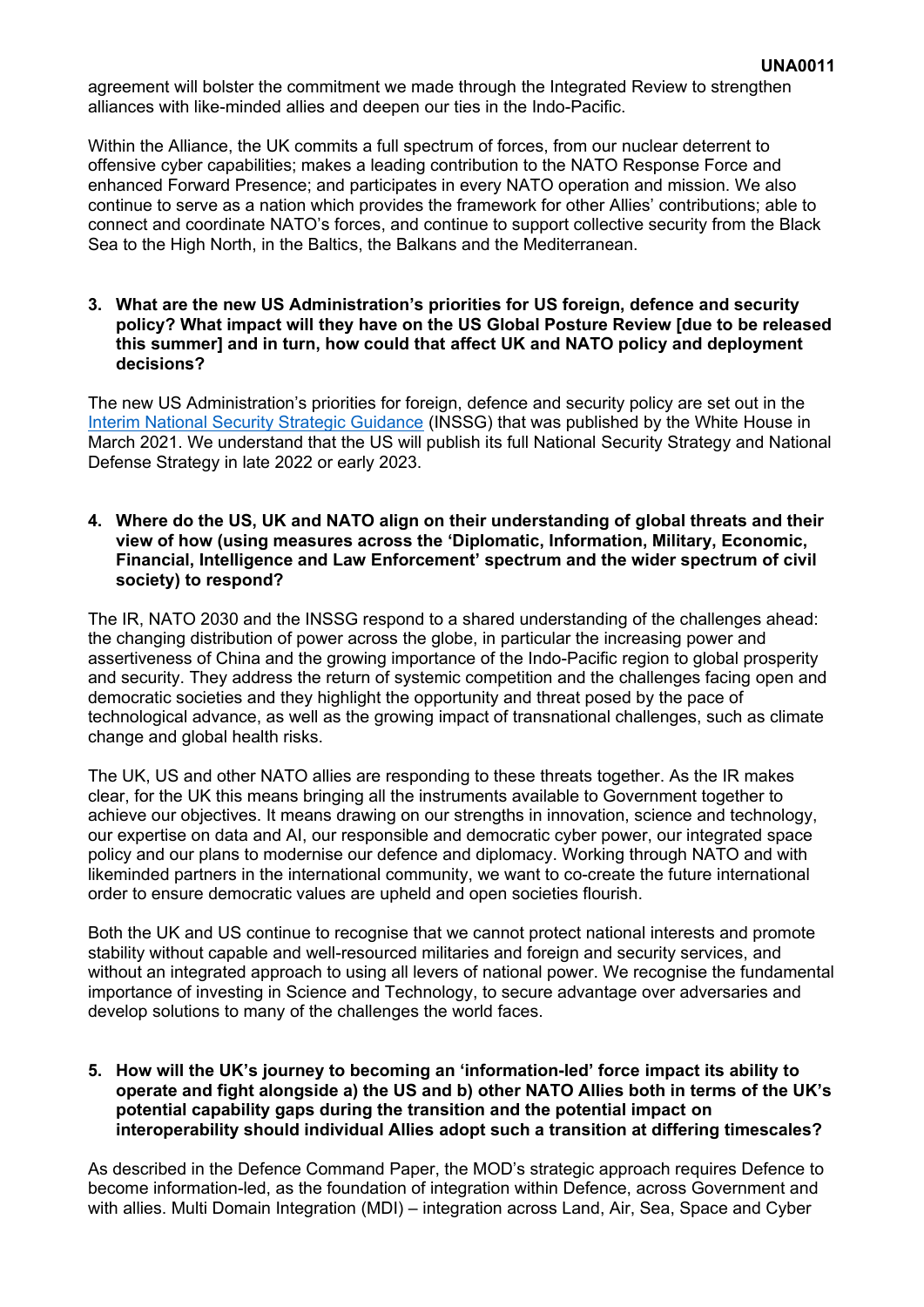domains – is one of the key elements of Defence's approach and is described in the Integrated Operating Concept. MDI is implemented in Defence through the MDI Change Programme (MDI CP).

To deliver integrated military capability, the UK is actively engaged with both the USA and NATO to ensure that interoperability is integral to all current and future capabilities. A key component is the UK's support of the NATO Federated Mission Networking (FMN) initiative. FMN seeks to develop a suite of common interoperability standards that guide individual national equipment programmes. The US Department of Defence supports FMN and recognises the need to work closely with the UK to strengthen interoperability between the two nations. To ensure interoperability, the MOD has committed to use FMN standards to ensure strategic alignment of national integration change initiatives (MDI CP for the UK, and Joint All Domain Command and Control (JADC2) for the USA).

Integration sits alongside other important tenets of Twenty-First century military strategy, including being engaged internationally and demonstrating increased assertiveness necessary for effective deterrence. An information-led strategy is not a stand-alone activity and is evolving alongside bilateral and NATO programmes and standing coalition commitments. Acquisition planning and data informed decision making reflects this, and balances information led activity with conventional military capability to provide options to planners. Capability management agreements with our Allies support development to ensure capability gaps are avoided. The outcome we seek is a full spectrum military force that is equipped with the conceptual, physical and moral capabilities required to operate and fight alongside our closest allies in an era of constant competition.

# **6. What impact has COVID had on joint UK/US and wider NATO exercises?**

Thanks to detailed pre-exercise preparation, the UK and US have still been able to coordinate and deliver a global exercise programme involving wider multinational partners and significant defence engagement serials over the past 18 months. Routine visits to US installations remain suspended, but essential logistic and aircraft movements supporting tri-service UK/US exercises and operational freight distribution have continued with risk mitigations in place.

Though naturally COVID presented challenges to NATO activity, the Alliance nevertheless maintained its missions throughout the course of the pandemic. The major impact of COVID was the modification of the size and scope of US exercise DEFENDER 20, although it achieved many of its original objectives in exercising the deployment of US forces to Europe to operate alongside Allies. However, the widespread vaccination programme and strict adherence to restrictions in host countries have allowed an uptick in activity in 2021. Allied Command Operations have recorded contributions in the order of 850 military activities and exercises this year.

The deployment in 2021 of the HMS Queen Elizabeth Carrier Strike Group is a key example of our interoperability with Allies and partners – in particular the United States – and was deliberately designed to meet a range of NATO objectives. The Group's first exercise was part of a cluster of exercises known as STEADFAST DEFENDER which focuses on transatlantic reinforcement, securing sea lines of communication and strategic to tactical level mobility and sustainment.

Also notable in 2021 was the successful completion, with minimal COVID-related disruption, of Exercise WARFIGHTER at Fort Hood in Texas, a highly complex exercise testing UK/US interoperability which involved 1400 personnel from 3 (UK) Division.

#### **7. What impact will the Government's commitment to retaining onshore capabilities have on MOD's ability to purchase equipment from companies based outside the UK?**

The Defence and Security Industrial Strategy (DSIS), published in March, introduces a more flexible approach that allows defence and security departments to rely on competition where appropriate, or opt for strategic partnerships with industry for certain capability and technology segments where it is in our national security interests to do so.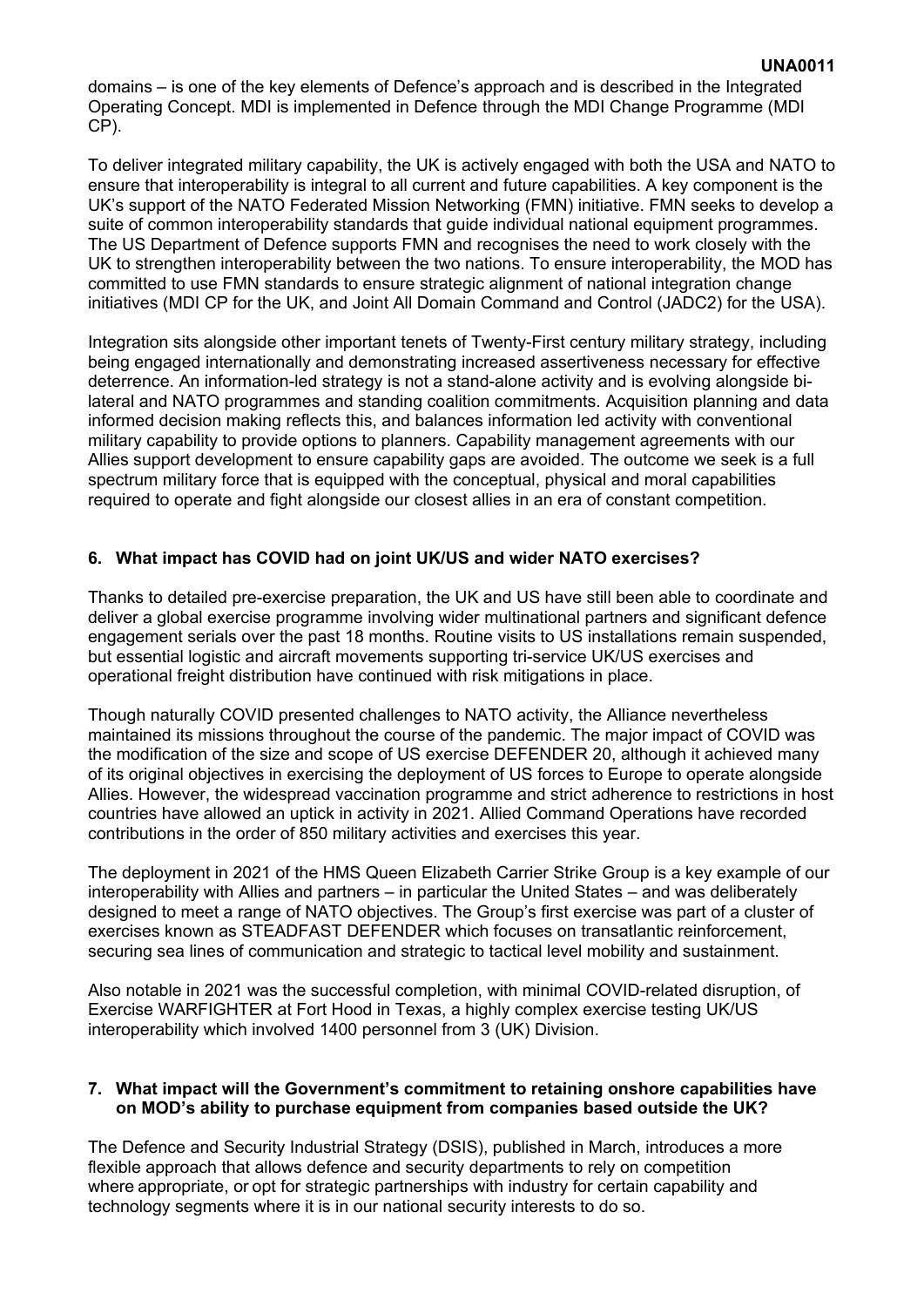While we are being clearer on those segments where we need to retain onshore capabilities for our operational independence, we will continue to rely on global competition or collaboration where it is in our interests to do so, and where it provides the best value for money. Working with international partners can help ensure that we can access the full range of advanced technology our Armed Forces need. At the same time, we encourage suppliers wherever they are based to consider carefully what the UK supply base can offer, including through our evaluating the relative impact different competitive bids will have on UK social value.

International and overseas-based companies make a vital contribution to the UK economy and our industrial base and the DSIS confirmed that the government will continue to encourage both overseas participation and foreign investment in the UK's defence industrial base.

# **8. How can the UK best support NATO in implementation of the NATO 2030 agenda? Specifically:**

# **i. Deepening and broadening political consultation in NATO?**

As the cornerstone of our collective defence and deterrence, NATO is a vital forum for Allies to discuss a broad range of issues. With our world-class diplomatic and intelligence services, the UK is able to support – and lead – these discussions as the Alliance tackles global challenges as we encourage consultation at all levels in NATO – from Summits and Ministerial meetings, and engagement with senior officials, down to close and day-to-day engagement through our permanent joint delegation at NATO HQ. The UK will continue to support the NATO Secretary General in efforts to deepen consultations across the security spectrum and strengthen the transatlantic bond – as all parties benefit when sharing and developing ideas. As we continue to strengthen the intelligence-sharing architecture at NATO, the expertise of the UK and other leading Allies can underpin political debates, help build a common picture, make decisions and maintain consensus in a timely manner; something more important than ever due to the growing size of the Alliance and changing nature of the threat environment.

For example, the UK engaged closely with Allies, partners and NATO HQ in developing elements of the Integrated Review, which places our Alliances at the heart of UK defence and security. Themes from UK thinking have influenced, and will continue to influence, NATO's high-level planning - from the Concept for Deterrence and Defence of the Euro-Atlantic Area to the upcoming refresh of NATO's Strategic Concept. But our work with NATO will extend beyond the 30 Allied countries. We will support a greater range of engagements with Partner countries including formalising these relationships where appropriate (such as the granting of Enhanced Opportunity Partnership Status with Ukraine).

# **ii. Preserving NATO's technological edge?**

As stated in the Defence Command Paper, our efforts to modernise our own armed forces will ensure we can play a leading role in NATO's own transformation in delivering its deterrence and defence. NATO recognises that while Emerging and Disruptive Technologies (EDT) can enable NATO militaries to become more effective, resilient, cost-efficient and sustainable, they also pose new challenges from state and non-state actors to the Alliance. To consider the impact, threats and challenges of these key technologies, in 2019 NATO leaders approved the Emerging and Disruptive Technology Implementation Roadmap. In February 2021, NATO Defence Ministers endorsed Foster and Protect: NATO's Coherent Implementation Strategy on Emerging and Disruptive Technologies. This Strategy identifies how NATO Allies can adopt and adapt the identified technologies of Artificial Intelligence, Data and Computing, Autonomy, Quantum Technologies, Biotechnology and Human Enhancement, Hypersonic Technologies and Space.

Taking an active approach to building and sustaining a durable competitive edge in Science & Technology (S&T), the UK has played an extensive role in driving NATO's EDT Roadmap and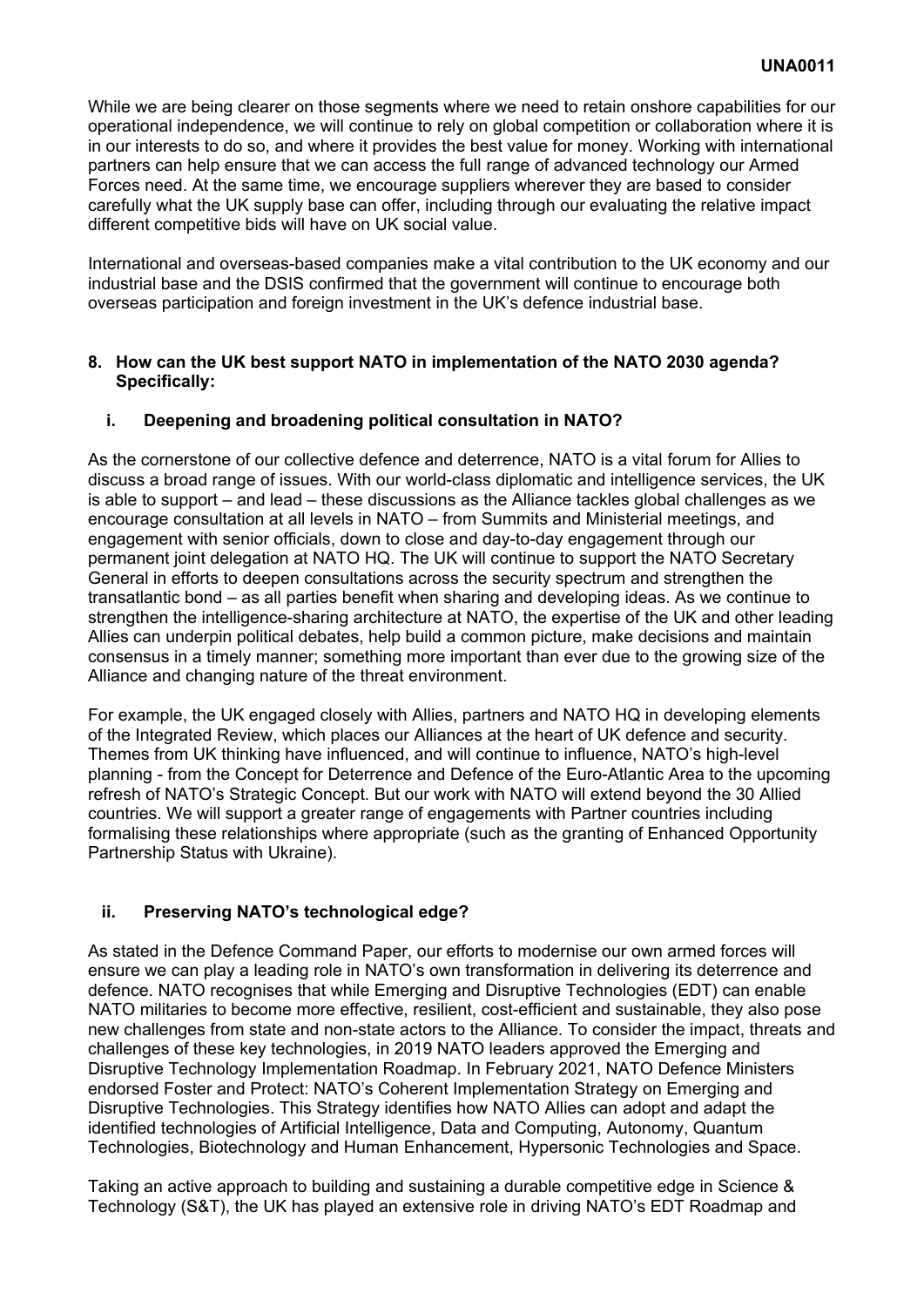Implementation Strategy, drawing on our own national work and expertise. In 2021, the UK provided a food for thought paper on how to improve the integration of EDTs in the Conference of National Armaments Directors, advocating for a greater focus on agility in addressing the threats and opportunities of EDTs. Sharing our expertise, we have provided a number of academic and government experts for NATO workshops on a number of technologies to inform NATO's EDT strategies. The UK also has British experts in leading S&T positions in NATO, such as Dr Bryan Wells, NATO's chief scientist, and Professor Deeph Chana, chair of the NATO EDT Advisory Board. We are committed to continuing this leadership role with a view to enabling NATO to adopt EDTs at the speed of relevance, guided by principles of responsible use and in accordance with international law.

In line with our IR ambition to become a global science superpower and sustain strategic advantage through science and technology, the UK has played a leading role in engaging with NATO to raise awareness of emerging and disruptive technologies across the Alliance, including supporting the development and implementation of the NATO EDT Roadmap and Implementation Strategy. Due to our strong academic, industrial and financial expertise, we are well placed to support NATO in exploring a wide variety of options to preserve NATO's technological edge. For example, the UK has played a leading role in shaping the NATO AI strategy, contributed expertise to the NATO Quantum workshops and conducted a conference for UK industry and academia to explore how they can support NATO in maintaining the Alliance's technological edge. Continuing to work with NATO, we hope to find mutually beneficial opportunities to share expertise, shape strategies and modernise the NATO Defence Planning Process. In line with the IR ambition to build a network of strong and varied international S&T partnerships, we will further leverage our partnerships across government, the private sector and academia to help preserve NATO's technological edge and deterrence and defence posture.

# **iii. Investing in NATO (in particular around the funding commitments which will need to be agreed at the NATO 2022 summit)?**

The Secretary General's 2021 Burden Sharing Report shows seven consecutive years of growth in defence spending across European Allies and Canada. This represents significant progress toward the Defence Investment Pledge, agreed by Allies at the Wales Summit in 2014. However, the UK continues to urge all Allies to have credible plans to spend 2% of GDP on defence by 2024.

The UK continues to meet its share of the NATO Defence Investment Pledge (DIP), exceeding the 2% commitment with a core Defence budget of £41 billion (Spending Round 2019 secured an additional £2.2 billion over 2019/20 and 2020/21), with plans to spend over £180bn on equipment and support in the next decade.

At the 2021 Summit, NATO Allies agreed to increase our defence spending, including as necessary NATO common funding starting in 2023. We will work closely with NATO Allies to ensure that future investments enable the Alliance to effectively meet the challenges of the future. Further investment in NATO's collective capabilities will require an assessment of affordability and sustainability as part of wider HMG spending plans.

### **9. How can NATO best learn collective lessons from both warfighting and post-conflict operations?**

NATO has an extensive and well-practiced approach to the learning of collective lessons from both warfighting and post-conflict operations. This process is managed by the Joint Analysis and Lessons Learned Centre (JALLC) in Lisbon, Portugal. The UK invests in this structure and has a permanent OF5 position within the organisation (currently an RAF Group Captain).

JALLC manages NATO's 'Lessons Learned' process following exercises and operations and delivers bespoke operational analysis studies when tasked by NATO Headquarters Brussels,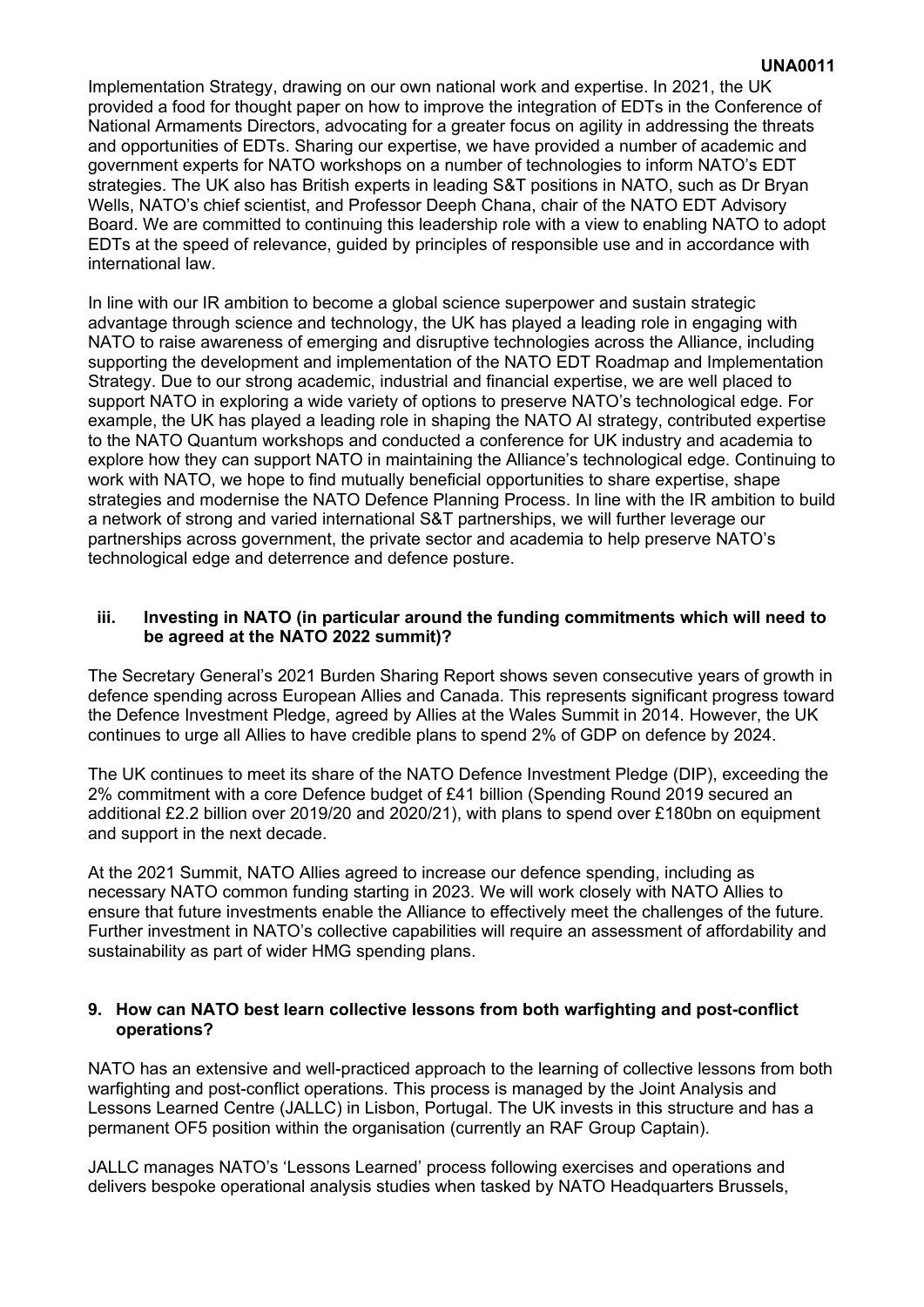Supreme Headquarters Allied Powers Europe in Mons or the Supreme Allied Command Transformation (SACT) in Virginia, USA.

NATO Foreign Ministers agreed in August that we will fully reflect on our engagement in Afghanistan and draw the necessary lessons as the mission comes to an end. Observations or lessons identified by UK personnel from recent warfighting campaigns or on wider operational deployments with NATO linkages are staffed through the UK Lessons process run by both the Joint Warfare Analysis Centre and by the Single Services (all of whom use the NATO Lessons Learned Handbook as a best practice guide). In the UK, the Defence Lessons Policy and the Defence Organisational Learning Strategy (DOLS) aim to ensure that Defence places sufficient value on learning across its full range of activities and uses organisations such as Defence Operational Capability (DOC) assurance audits for testing progress drawn from previous lessons identified.

### **10. a. How can NATO effectively foster technological cooperation among Allies and how best can the UK engage in that process?**

NATO is a leading forum for technological cooperation as all Allies respond to the changing character of warfare. The UK has worked to shape NATO's development in this area, playing a leading role in the development of the NATO Warfighting Capstone Concept (NWCC) and the Concept for Deterrence and Defence of the Euro-Atlantic Area (DDA) (both agreed in 2020). These concepts outline the long-term modernisation agenda for the Alliance.

NATO's flagship strategy to promote technological cooperation is the NATO 2020 EDT Roadmap and 2021 Implementation Strategy, which outline NATO's approach to fostering technological cooperation and innovation within the Alliance. The UK has taken a leading role in the delivery of this strategy by providing feedback and interventions through the UK delegation, liaising regularly with Allies in NATO. Within NATO itself, there are several fora the UK can use to foster technological cooperation.

The NATO Conference of National Armaments Directors (CNAD) provides the opportunity to improve the role of EDTs in capability development and runs a number of workshops for Allies to share expertise on EDTs, to which the UK regularly provides experts. Similarly, the NATO Science and Technology Office (STO) provides many opportunities for technological cooperation through multilateral studies, panels and workshops. Defence Science & Technology Laboratory (DSTL) has a close relationship with the STO and provides leads to sit on the STO panels which relate to a number of specialist EDT issues such as quantum sensing. Finally, we envision modernisation of the NATO Defence Planning Process, which sets Allies' capability development targets through a four year cycle. This should provide the opportunity for NATO to foster technological progress through the recognition of R&D spending and other EDT initiatives which are not currently included in the process.

### **10. b. What role will NATO common standards and the new Defence Innovation Accelerator for the North Atlantic (DIANA) play?**

We recognise the challenges that developing new technologies will pose for NATO and for Allies: different perceptions of the requirements, different responses and different capacity to develop solutions. NATO common standards will help to enable greater interoperability and will be a crucial step forward in ensuring the Alliance can harness the power of Emerging and Disruptive Technologies for the defence of the Alliance. The initiative to create the Defence Innovation Accelerator for the North Atlantic (DIANA) will be a new chapter in NATO's modernisation. Consisting of five elements (an accelerator network, deep tech test centres, innovation advisory teams, a trusted capital marketplace and a NATO innovation fund), DIANA has the potential to accelerate the Alliance's development of new technologies which will help the Alliance to maintain its technological edge over adversaries. By developing these new technologies and connecting